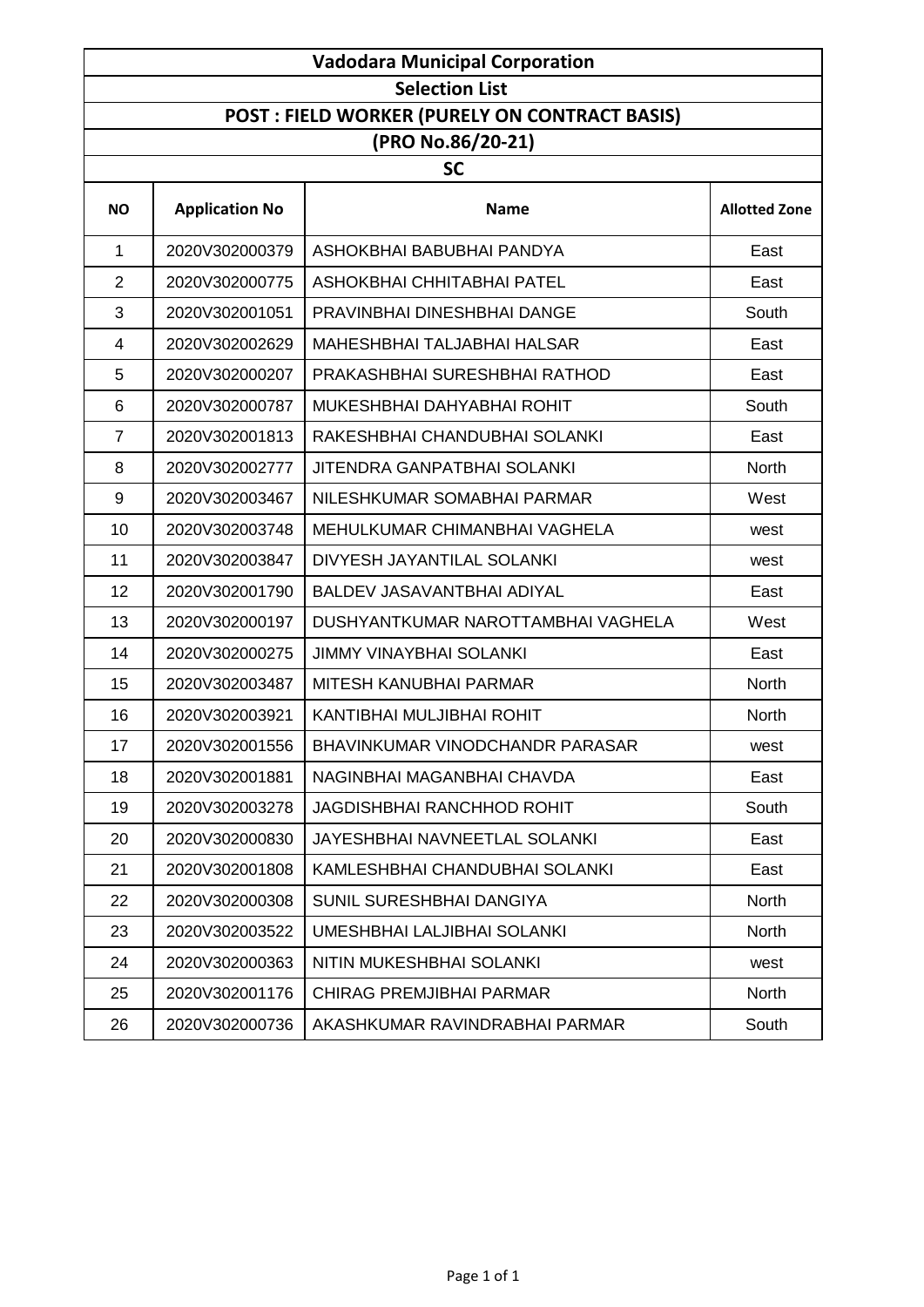| <b>Vadodara Municipal Corporation</b> |                       |                                                |                      |
|---------------------------------------|-----------------------|------------------------------------------------|----------------------|
|                                       |                       | <b>Selection List</b>                          |                      |
|                                       |                       | POST : FIELD WORKER (PURELY ON CONTRACT BASIS) |                      |
|                                       |                       | (PRO No.86/20-21)                              |                      |
|                                       |                       | <b>ST</b>                                      |                      |
| <b>NO</b>                             | <b>Application No</b> | <b>Name</b>                                    | <b>Allotted Zone</b> |
| $\mathbf{1}$                          | 2020V302000315        | MUKESHBHAI TARSINGBHAI HATHILA                 | South                |
| $\overline{2}$                        | 2020V302002296        | HITESHBHAI JANDUBHAI RATHVA                    | East                 |
| 3                                     | 2020V302002955        | <b>VIPULBHAI DHANSINGBHAI RATHVA</b>           | <b>North</b>         |
| $\overline{4}$                        | 2020V302000240        | KHEMCHAND THABARBHAI PARMAR                    | East                 |
| 5                                     | 2020V302002928        | DHAVALKUMAR VITTHALBHAI RATHVA                 | west                 |
| 6                                     | 2020V302000350        | RAVI RAMESHCHANDRA VASAVA                      | South                |
| $\overline{7}$                        | 2020V302000969        | NILESHBHAI MULABHAI AMALIYAR                   | South                |
| 8                                     | 2020V302003230        | MAHESHKUMAR BABUBHAI PATEL                     | west                 |
| 9                                     | 2020V302004932        | KASHIRAM SURESHBHAI RATHWA                     | South                |
| 10                                    | 2020V302001785        | MAHENDRABHAI RAMUBHAI PAVAR                    | East                 |
| 11                                    | 2020V302000678        | SHIVANBHAI KAMSINGBHAI RATHWA                  | <b>North</b>         |
| 12                                    | 2020V302005597        | RAJ KALIDAS CHAUDHARY                          | South                |
| 13                                    | 2020V302001886        | KAMLESHKUMAR CHIMANBHAI VASAVA                 | west                 |
| 14                                    | 2020V302002216        | RANJEETBHAI KANUBHAI RATHVA                    | South                |
| 15                                    | 2020V302005272        | <b>MAGANBHAI NARSINH RATHVA</b>                | North                |
| 16                                    | 2020V302005452        | SANDEEPKUMAR NAGINBHAI TADVI                   | South                |
| 17                                    | 2020V302001670        | SANJAYKUMAR RAMANBHAI RATHAWA                  | west                 |
| 18                                    | 2020V302002034        | KIRITKUMAR VALJIBHAI RATHVA                    | west                 |
| 19                                    | 2020V302002180        | KISMATBHAI RAYSINGBHAI RATHAVA                 | East                 |
| 20                                    | 2020V302000374        | RAHUL BABUBHAI RATHWA                          | west                 |
| 21                                    | 2020V302000821        | SUNILKUMAR MAHENDRABHAI VASAVA                 | South                |
| 22                                    | 2020V302001661        | RAJESHKUMAR BHAILALBHAI VASAVA                 | west                 |
| 23                                    | 2020V302002815        | RATHVA SANJAYKUMAR SOMALAL                     | west                 |
| 24                                    | 2020V302002819        | LAXMANBHAI NARSHINGBHAI RATHVA                 | East                 |
| 25                                    | 2020V302000046        | BIPIN KUMAR RAYSINH DAMOR                      | South                |
| 26                                    | 2020V302001298        | NAGINBHAI SHANKARBHAI RATHODIYA                | South                |
| 27                                    | 2020V302003354        | JAYESHKUMAR LAXMANBHAI PAGI                    | west                 |
| 28                                    | 2020V302004104        | AVINASKUMAR RAMABHAI RATHVA                    | South                |
| 29                                    | 2020V302005324        | DIVYESHKUMAR BHARATSINH DAMOR                  | North                |
| 30                                    | 2020V302002041        | NILESHKUMAR RANGUBHAI RATHWA                   | west                 |
| 31                                    | 2020V302001590        | NARANBHAI DALABHAI MACHHAR                     | west                 |
| 32                                    | 2020V302000100        | JAGDISHBHAI JATERBHAI VASAVA                   | South                |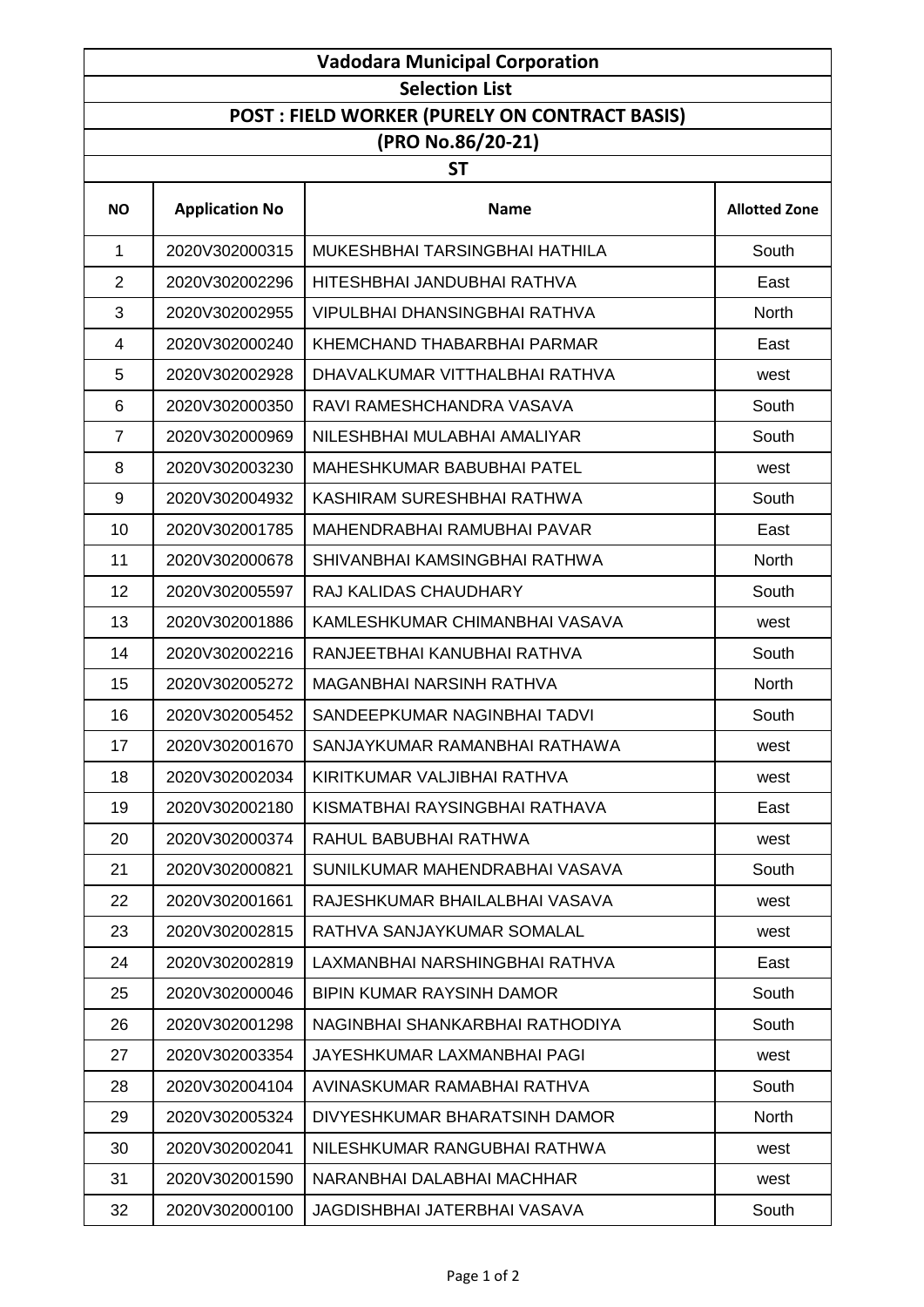| <b>Vadodara Municipal Corporation</b> |                       |                                                      |                      |
|---------------------------------------|-----------------------|------------------------------------------------------|----------------------|
|                                       |                       | <b>Selection List</b>                                |                      |
|                                       |                       | <b>POST: FIELD WORKER (PURELY ON CONTRACT BASIS)</b> |                      |
|                                       |                       | (PRO No.86/20-21)                                    |                      |
|                                       |                       | <b>ST</b>                                            |                      |
| <b>NO</b>                             | <b>Application No</b> | <b>Name</b>                                          | <b>Allotted Zone</b> |
| 33                                    | 2020V302001476        | CHETANKUMAR KANUBHAI CHAUHAN                         | South                |
| 34                                    | 2020V302001883        | ISHWARBHAI DALSINGBHAI RATHVA                        | South                |
| 35                                    | 2020V302003663        | PADARIYA MAYURKUMAR HARIDASBHAI                      | west                 |
| 36                                    | 2020V302002748        | AKSHAYBHAI FULSINH VASAVA                            | South                |
| 37                                    | 2020V302005023        | AKSHAY RASIKBHAI VASAVA                              | west                 |
| 38                                    | 2020V302000037        | <b>MAYUR KUMAR CHANDRASING TADVI</b>                 | west                 |
| 39                                    | 2020V302000190        | AVINASHBHAI IKRAMBHAI RATHWA                         | East                 |
| 40                                    | 2020V302001146        | VAISHNAVBHAI ARJUNBHAI BHABHOR                       | west                 |
| 41                                    | 2020V302001594        | HITESHBHAI REVJIBHAI RATHWA                          | west                 |
| 42                                    | 2020V302002514        | NAVINBHAI TERSINGBHAI RATHVA                         | South                |
| 43                                    | 2020V302002770        | SANJAYKUMAR MOTIYABHAI RATHWA                        | <b>North</b>         |
| 44                                    | 2020V302002840        | UMESHBHAI CHANDUBHAI RATHWA                          | west                 |
| 45                                    | 2020V302005378        | RAJESH NATUBHAI RATHVA                               | west                 |
| 46                                    | 2020V302005761        | <b>ALPESH MATHURBHAI TADVI</b>                       | west                 |
| 47                                    | 2020V302005805        | MOHIT VECHATBHAI RATHVA                              | South                |
| 48                                    | 2020V302002660        | SANDIP KUMAR HIMMAT BHAI VASAVA                      | South                |
| 49                                    | 2020V302001963        | DHARMESHKUMAR BALVANTBHAI RATHAVA                    | west                 |
| 50                                    | 2020V302000277        | PRAVINKUAR JASHBHAI VASAVA                           | East                 |
| 51                                    | 2020V302001752        | SAMARSINGBHAI VECHLABHAI RATHVA                      | East                 |
| 52                                    | 2020V302000093        | SANJAY MANUBHAI VASAVA                               | East                 |
| 53                                    | 2020V302000406        | VIREDRAKUMAR CHANDUBHAI RATHVA                       | South                |
| 54                                    | 2020V302000156        | VARUNKUMAR SHANKARBHAI RATHWA                        | west                 |
| 55                                    | 2020V302003538        | PAUL NARUBHAI MUNIYA                                 | South                |
| 56                                    | 2020V302000261        | PRITESHKUMAR MAHESHBHAI TADVI                        | west                 |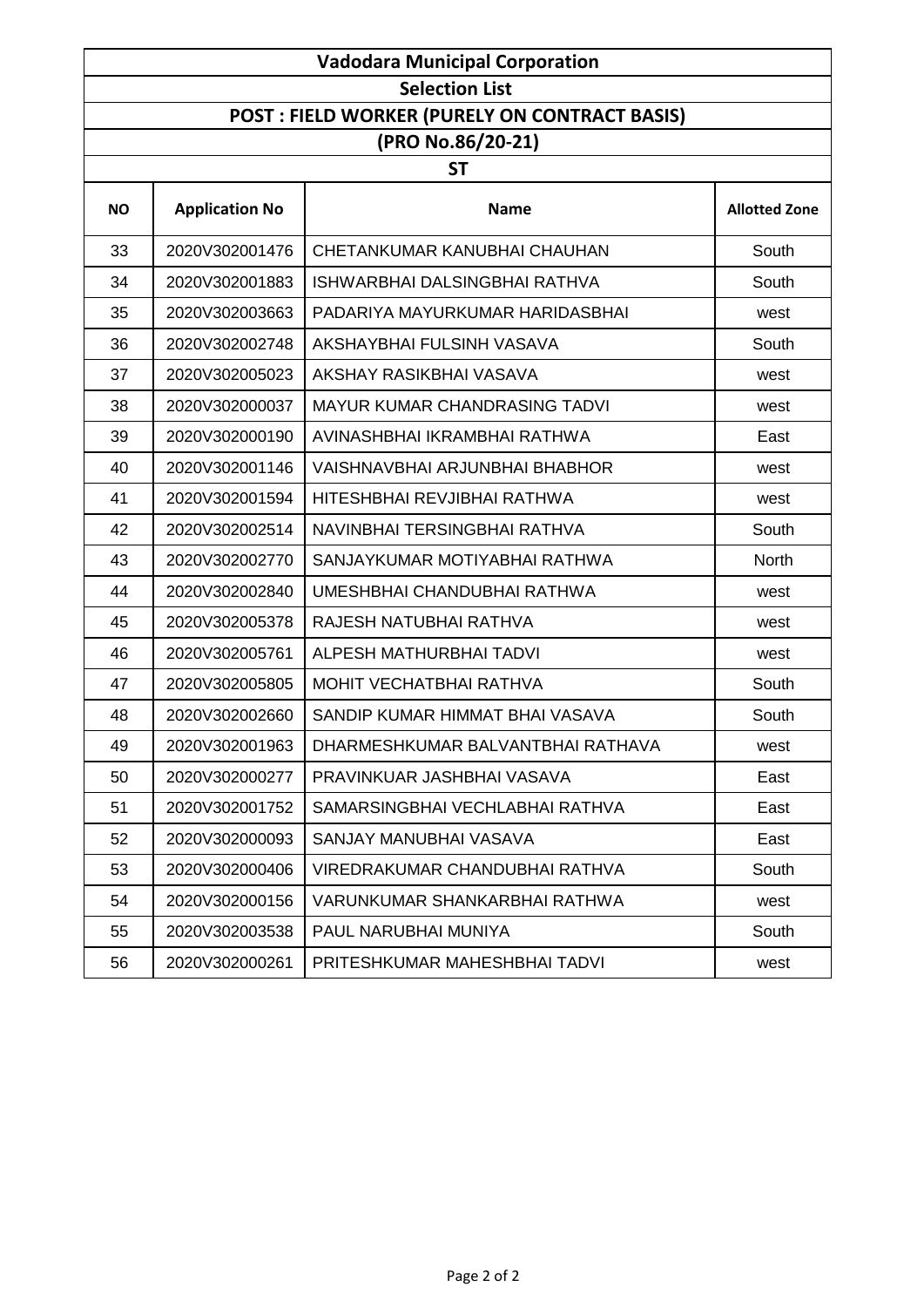| <b>Vadodara Municipal Corporation</b> |                       |                                                |                      |  |
|---------------------------------------|-----------------------|------------------------------------------------|----------------------|--|
|                                       | <b>Selection List</b> |                                                |                      |  |
|                                       |                       | POST : FIELD WORKER (PURELY ON CONTRACT BASIS) |                      |  |
|                                       |                       | (PRO No.86/20-21)                              |                      |  |
|                                       |                       | <b>OBC</b>                                     |                      |  |
| <b>NO</b>                             | <b>Application No</b> | <b>Name</b>                                    | <b>Allotted Zone</b> |  |
| 1                                     | 2020V302003305        | <b>VASU RASIKBHAI CHUNARA</b>                  | west                 |  |
| $\overline{2}$                        | 2020V302003739        | ANIL SHANKARBHAI CHUNARA                       | <b>North</b>         |  |
| 3                                     | 2020V302005162        | SANDIPKUMAR JUVANSINH BARIA                    | west                 |  |
| 4                                     | 2020V302002671        | RAHUL RAJESHBHAI CHUNARA                       | <b>North</b>         |  |
| 5                                     | 2020V302002812        | <b>GAURAV RAMESHBHAI CHUNARA</b>               | west                 |  |
| 6                                     | 2020V302003001        | ROCKY RAYMUND MACWAN                           | west                 |  |
| $\overline{7}$                        | 2020V302003952        | AKSHAY SANJAYBHAI CHUNARA                      | <b>North</b>         |  |
| 8                                     | 2020V302000235        | NIKHIL GOPALBHAI SHARMA                        | East                 |  |
| $\boldsymbol{9}$                      | 2020V302000433        | SUNIL VIJAYBHAI CHUNARA                        | North                |  |
| 10                                    | 2020V302001958        | AVINASH DIPAKBHAI CHUNARA                      | East                 |  |
| 11                                    | 2020V302001982        | KALPESH PRAVINCHANDRA CHUNARA                  | North                |  |
| 12                                    | 2020V302002827        | HASMUKHBHAI CHHAGANBHAI MACHHI                 | <b>North</b>         |  |
| 13                                    | 2020V302004858        | RITESHKUMAR RAMESHBHAI VALAND                  | <b>North</b>         |  |
| 14                                    | 2020V302005250        | ANILBHAI JESINGBHAI BARIA                      | west                 |  |
| 15                                    | 2020V302000012        | AKSHAYKUMAR VASANTBHAI DESAI                   | North                |  |
| 16                                    | 2020V302003641        | HASMUKHBHAI RAJUBHAI BARIYA                    | North                |  |
| 17                                    | 2020V302002879        | DHARMESHKUMAR INDRAVADAN PARDESHI              | <b>North</b>         |  |
| 18                                    | 2020V302000247        | <b>VISHAL GOPALBHAI CHUNARA</b>                | <b>North</b>         |  |
| 19                                    | 2020V302000080        | PRATIK DILIPBHAI CHUNARA                       | North                |  |
| 20                                    | 2020V302000243        | RAHUL JAGDISHBHAI CHUNARA                      | North                |  |
| 21                                    | 2020V302000693        | SAGAR RAMESHBHAI GODADIYA                      | South                |  |
| 22                                    | 2020V302000713        | RAHUL MUKESHBHAI CHUNARA                       | South                |  |
| 23                                    | 2020V302000784        | AAKASH SHANTILAL CHUNARA                       | west                 |  |
| 24                                    | 2020V302000913        | SANGRAMSINH DILIPBHAI CHUNARA                  | South                |  |
| 25                                    | 2020V302001110        | CHANDRESH RAJUBHAI CHUNARA                     | South                |  |
| 26                                    | 2020V302002136        | NITIN RASHIKBHAI CHUNARA                       | South                |  |
| 27                                    | 2020V302002503        | <b>MANISH MANOJBHAI CHUNARA</b>                | East                 |  |
| 28                                    | 2020V302002600        | <b>MANISH RAJESHBHAI CHUNARA</b>               | East                 |  |
| 29                                    | 2020V302002769        | KIRAN JAYANTIBHAI CHUNARA                      | North                |  |
| 30                                    | 2020V302003121        | DEVENDRABHAI KHODABHAI RABARI                  | East                 |  |
| 31                                    | 2020V302004126        | AVINASH HARISH BHAI CHUNARA                    | North                |  |
| 32                                    | 2020V302000030        | ALPESH DINESHBHAI CHUNARA                      | North                |  |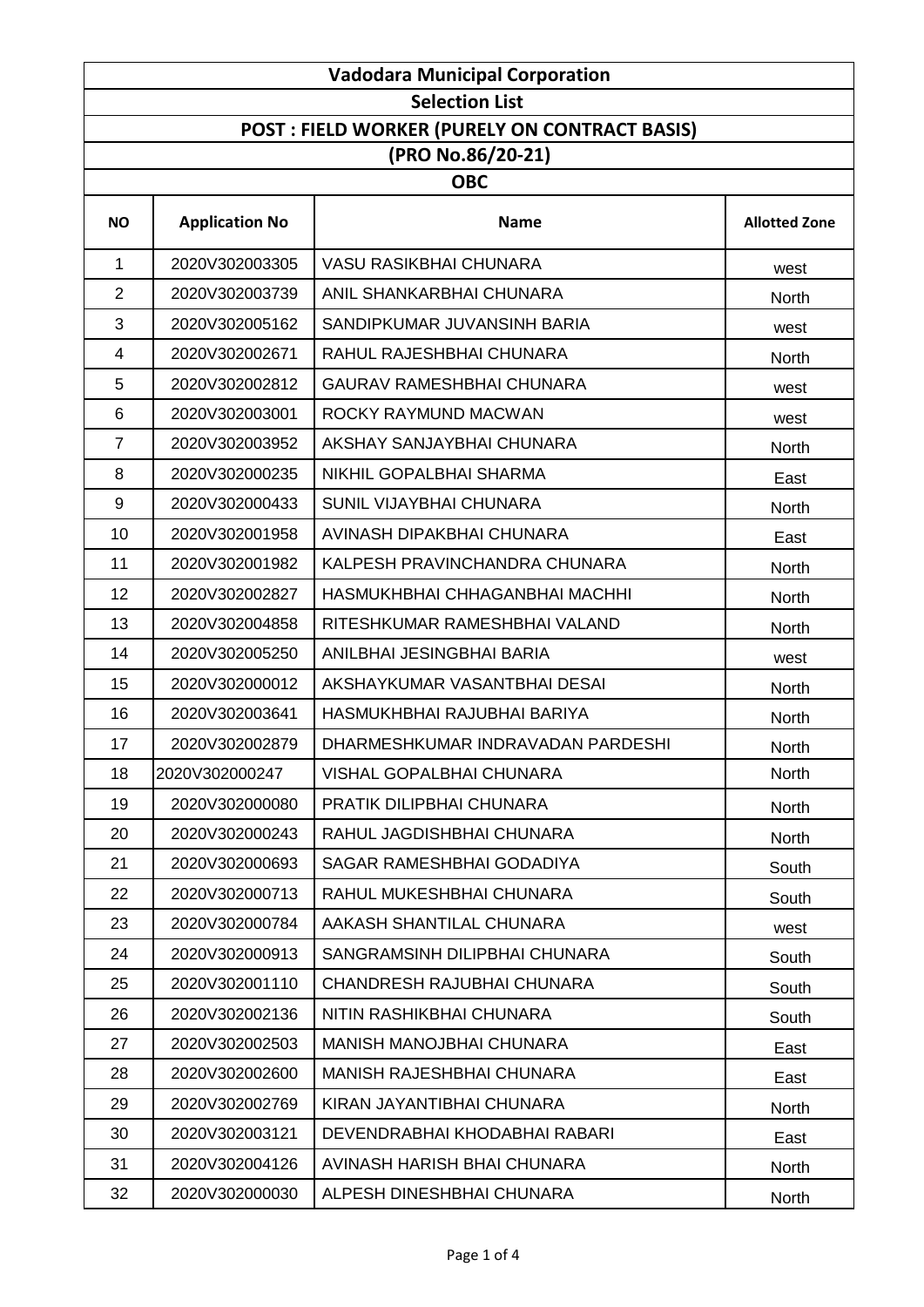| <b>Vadodara Municipal Corporation</b> |                       |                                                |                      |  |
|---------------------------------------|-----------------------|------------------------------------------------|----------------------|--|
|                                       | <b>Selection List</b> |                                                |                      |  |
|                                       |                       | POST : FIELD WORKER (PURELY ON CONTRACT BASIS) |                      |  |
|                                       |                       | (PRO No.86/20-21)                              |                      |  |
|                                       |                       | <b>OBC</b>                                     |                      |  |
| <b>NO</b>                             | <b>Application No</b> | <b>Name</b>                                    | <b>Allotted Zone</b> |  |
| 33                                    | 2020V302000420        | <b>VIPUL BHARATBHAI CHUNARA</b>                | west                 |  |
| 34                                    | 2020V302000876        | HITESH VIJAYBHAI CHUNARA                       | South                |  |
| 35                                    | 2020V302001342        | MANISHKUMAR JAYANTIBHAI VALAND                 | <b>North</b>         |  |
| 36                                    | 2020V302001767        | SURESHBHAI PARSOTTAMBHAI MACHHI                | East                 |  |
| 37                                    | 2020V302003731        | BHARATBHAI RANCHHODBHAI BHALIA                 | East                 |  |
| 38                                    | 2020V302003750        | AHIRE SANTOSHBHAI AHIRE                        | west                 |  |
| 39                                    | 2020V302002540        | CHIRAG JAYANTIBHAI CHUNARA                     | <b>North</b>         |  |
| 40                                    | 2020V302000287        | <b>KRUNAL DIPAKBHAI CHUNARA</b>                | <b>North</b>         |  |
| 41                                    | 2020V302002626        | KARANKUMAR SATISHBHAI CHUNARA                  | <b>North</b>         |  |
| 42                                    | 2020V302001072        | AJAYBHAI BABUBHAI GODADIYA                     | <b>North</b>         |  |
| 43                                    | 2020V302002233        | NILESHBHAI KISHANBHAI GODADIYA                 | South                |  |
| 44                                    | 2020V302002704        | AMIT JAGDISHBHAI CHUNARA                       | <b>North</b>         |  |
| 45                                    | 2020V302003665        | RUPESHKUMAR HARGOVINDBHAI GODADIYA             | South                |  |
| 46                                    | 2020V302005719        | MADHAVBHAI KANTILAL KAHAR                      | <b>North</b>         |  |
| 47                                    | 2020V302000073        | SUNNY JAGDISHBHAI GODADIYA                     | South                |  |
| 48                                    | 2020V302000082        | DEVENDRA HARISHBHAI CHUNARA                    | North                |  |
| 49                                    | 2020V302000170        | <b>SAGAR DIPAKBHAI CHUNARA</b>                 | <b>North</b>         |  |
| 50                                    | 2020V302000938        | HIRENKUMAR MADHUSUDAN CHUNARA                  | South                |  |
| 51                                    | 2020V302001343        | MEHUL PRAKASHBHAI CHUNARA                      | west                 |  |
| 52                                    | 2020V302002717        | JITENDRAKUMAR UKEDBHAI PARMAR                  | North                |  |
| 53                                    | 2020V302002855        | ROBIN MUKESHBHAI CHUNARA                       | East                 |  |
| 54                                    | 2020V302003337        | SNEHAL RAJESHBHAI CHUNARA                      | South                |  |
| 55                                    | 2020V302003404        | SANJIV SOMABHAI TAL SOMABHAI TALPADA           | East                 |  |
| 56                                    | 2020V302003760        | KETAN VIJAYBHAI CHUNARA                        | South                |  |
| 57                                    | 2020V302004114        | SANJAY VIJAY BHAI CHUNARA                      | North                |  |
| 58                                    | 2020V302000047        | AAKASH BHARATBHAI CHUNARA                      | west                 |  |
| 59                                    | 2020V302000400        | ABHISHEK BHARATBHAI CHUNARA                    | East                 |  |
| 60                                    | 2020V302000823        | PARIMALKUMAR GOVINDBHAI PRAJAPATI              | South                |  |
| 61                                    | 2020V302000951        | <b>VISHAL RAJESHBHAI CHUNARA</b>               | South                |  |
| 62                                    | 2020V302001995        | ASHVIN DAHYABHAI CHUNARA                       | South                |  |
| 63                                    | 2020V302002123        | CHIMANLAL NANDLAL LUHAR                        | North                |  |
| 64                                    | 2020V302005002        | RAKESH MAHAVIRPRASAD PARDESHI                  | west                 |  |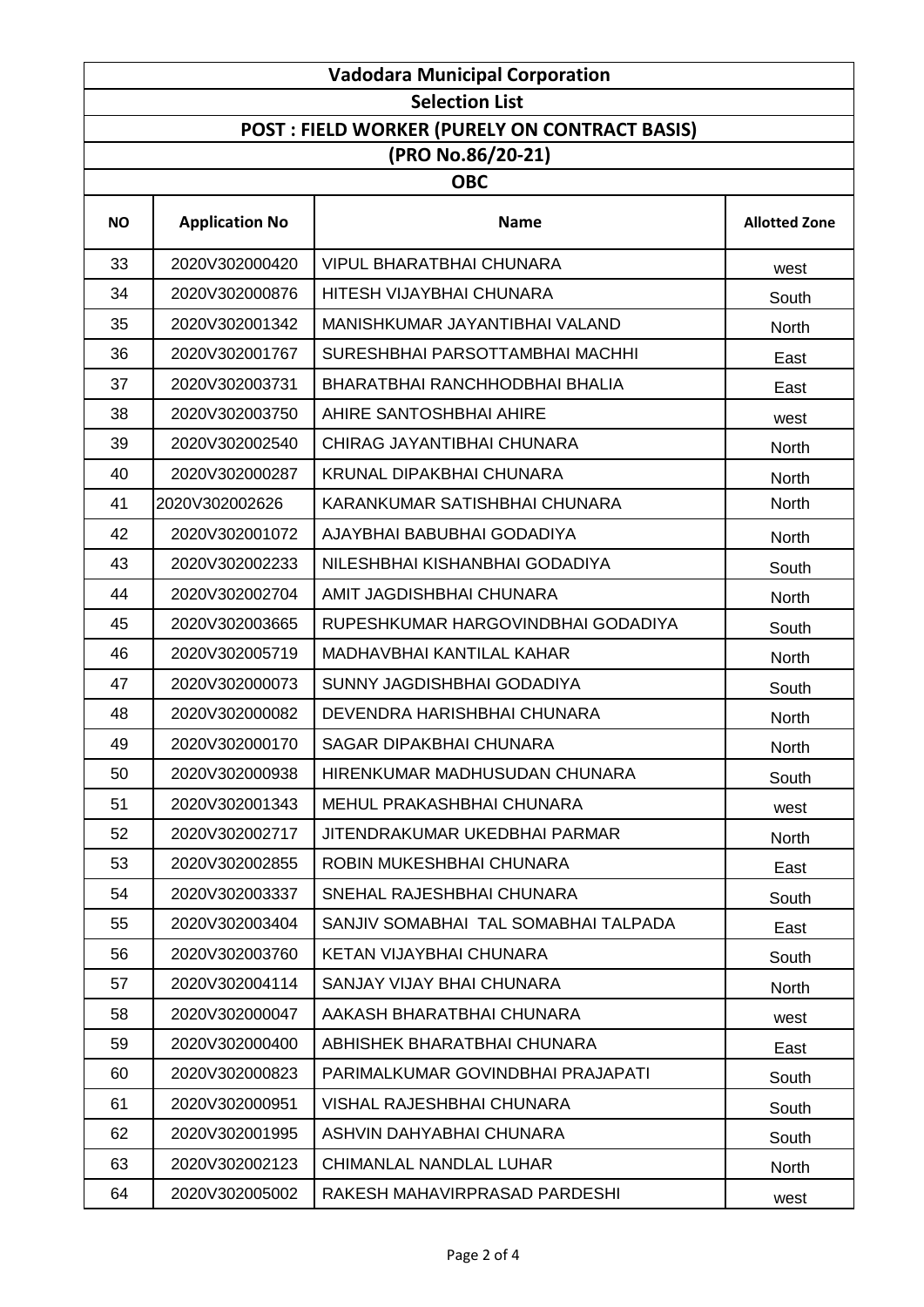|           | <b>Vadodara Municipal Corporation</b> |                                                |                      |  |
|-----------|---------------------------------------|------------------------------------------------|----------------------|--|
|           | <b>Selection List</b>                 |                                                |                      |  |
|           |                                       | POST : FIELD WORKER (PURELY ON CONTRACT BASIS) |                      |  |
|           |                                       | (PRO No.86/20-21)                              |                      |  |
|           |                                       | <b>OBC</b>                                     |                      |  |
| <b>NO</b> | <b>Application No</b>                 | <b>Name</b>                                    | <b>Allotted Zone</b> |  |
| 65        | 2020V302001545                        | NARENDRAKUMAR RAYJIBHAI PARMAR                 | west                 |  |
| 66        | 2020V302001652                        | SHIVAMBHAI PRAVINBHAI RABARI                   | South                |  |
| 67        | 2020V302001865                        | RAJESH MANOJBHAI CHUNARA                       | <b>North</b>         |  |
| 68        | 2020V302002444                        | <b>VIMALPRAKASH MADANSINH ZALA</b>             | west                 |  |
| 69        | 2020V302004645                        | AVINASH PRAKASHBHAI CHUNARA                    | <b>North</b>         |  |
| 70        | 2020V302005582                        | HARESH SOMABHAI MALI                           | west                 |  |
| 71        | 2020V302000378                        | AKSHAYBHAI ASHOKBHAI CHUNARA                   | North                |  |
| 72        | 2020V302001687                        | <b>VIRAL VIJAYKUMAR CHUNARA</b>                | <b>North</b>         |  |
| 73        | 2020V302002142                        | ANIKET SHAILESHBHAI CHUNARA                    | North                |  |
| 74        | 2020V302002905                        | RAKESH SANJAYBHAI CHUNARA                      | East                 |  |
| 75        | 2020V302000238                        | RAJENDRABHAI DILIPBHAI CHUNARA                 | East                 |  |
| 76        | 2020V302000566                        | <b>VICKY KISHOR BHAI CHUNARA</b>               | <b>North</b>         |  |
| 77        | 2020V302000934                        | SATYAM SANJAYBHAI CHUNARA                      | South                |  |
| 78        | 2020V302001407                        | KRUNALBHAI RAMESHBHAI CHUNARA                  | west                 |  |
| 79        | 2020V302001607                        | ARJUN ANILBHAI CHUNARA                         | west                 |  |
| 80        | 2020V302001830                        | <b>JIGNESH RAJESHBHAI CHUNARA</b>              | South                |  |
| 81        | 2020V302002545                        | RAVIKANT KANCHANLAL CHUNARA                    | South                |  |
| 82        | 2020V302002663                        | AAKASH KISHANBHAI CHUNARA                      | South                |  |
| 83        | 2020V302002867                        | KRISHNA SANJAYBHAI CHUNARA                     | East                 |  |
| 84        | 2020V302003284                        | RAVI ASHOKBHAI CHUNARA                         | west                 |  |
| 85        | 2020V302003292                        | AADARSH SURESHBHAI CHUNARA                     | west                 |  |
| 86        | 2020V302000814                        | <b>VIKASH JAGDISHBHAI CHUNARA</b>              | west                 |  |
| 87        | 2020V302001008                        | AVINASH RAJUBHAI GODADIYA                      | South                |  |
| 88        | 2020V302001371                        | RATANSINH CHANDRASINH PADHIYAR                 | North                |  |
| 89        | 2020V302001843                        | SANJAYKUMAR AJITSINH PADHIYAR                  | North                |  |
| 90        | 2020V302003977                        | SURESHBHAI LALABHAI THAKOR                     | East                 |  |
| 91        | 2020V302005034                        | NILESH SANTOSHBHAI AHIRE                       | South                |  |
| 92        | 2020V302001739                        | RAJESH RAMESHBHAI THAKOR                       | North                |  |
| 93        | 2020V302003589                        | KETAN SHAILESHBHAI MAKWANA                     | west                 |  |
| 94        | 2020V302000614                        | <b>JAY DILIPBHAI CHUNARA</b>                   | South                |  |
| 95        | 2020V302005994                        | PARTHGIRI PRAFULGIRI GOSWAMI                   | west                 |  |
| 96        | 2020V302001138                        | SHANTILAL CHIMANBHAI CHUNARA                   | South                |  |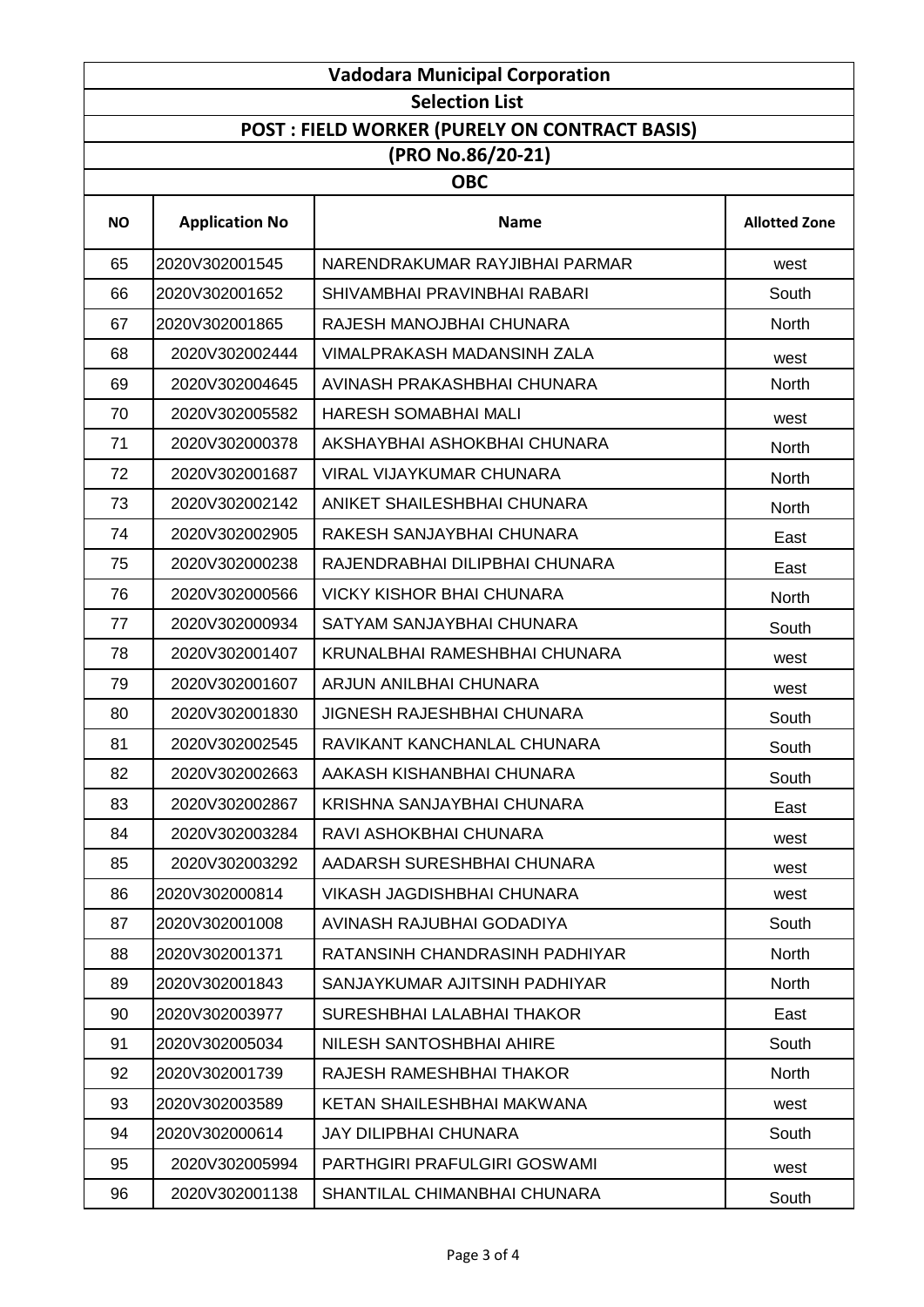|           | <b>Vadodara Municipal Corporation</b> |                                                      |                      |  |
|-----------|---------------------------------------|------------------------------------------------------|----------------------|--|
|           |                                       | <b>Selection List</b>                                |                      |  |
|           |                                       | <b>POST: FIELD WORKER (PURELY ON CONTRACT BASIS)</b> |                      |  |
|           |                                       | (PRO No.86/20-21)                                    |                      |  |
|           |                                       | <b>OBC</b>                                           |                      |  |
| <b>NO</b> | <b>Application No</b>                 | <b>Name</b>                                          | <b>Allotted Zone</b> |  |
| 97        | 2020V302000710                        | <b>GOPAL RAMANLAL CHUNARA</b>                        | South                |  |
| 98        | 2020V302001020                        | VIJAYBHAI KISHANBHAI GODADIYA                        | west                 |  |
| 99        | 2020V302000885                        | RAVI HARGOVIND VAGHARI                               | South                |  |
| 100       | 2020V302000734                        | DHARAMBHAI RAMESHBHAI GODADIYA                       | <b>North</b>         |  |
| 101       | 2020V302002893                        | PRABHATBHAI SHANTILAL BHALIYA                        | East                 |  |
| 102       | 2020V302000269                        | RAKESH RASHIKLAL CHUNARA                             | west                 |  |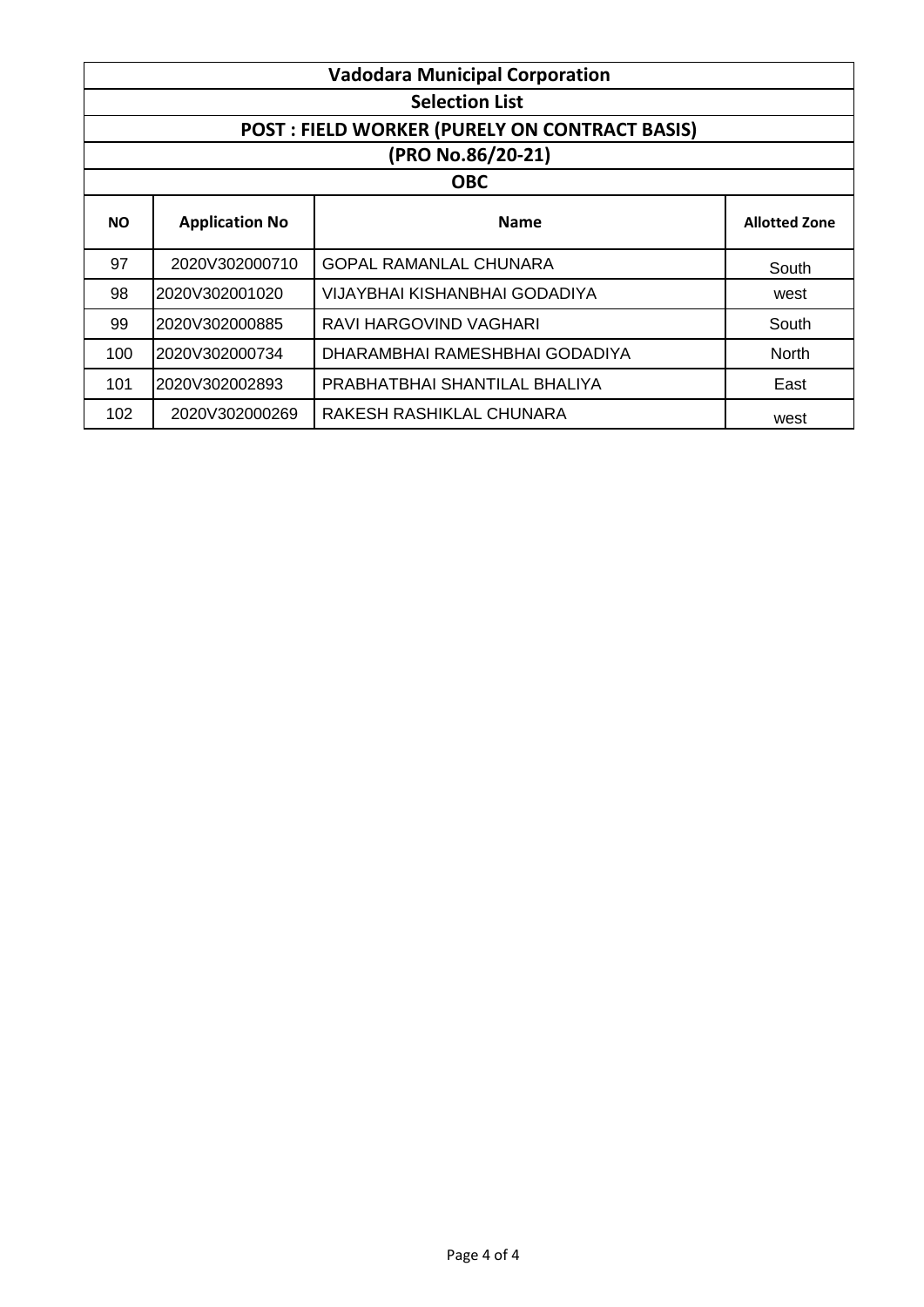| <b>Vadodara Municipal Corporation</b> |                       |                                                      |                      |  |
|---------------------------------------|-----------------------|------------------------------------------------------|----------------------|--|
|                                       | <b>Selection List</b> |                                                      |                      |  |
|                                       |                       | <b>POST: FIELD WORKER (PURELY ON CONTRACT BASIS)</b> |                      |  |
|                                       |                       | (PRO No.86/20-21)                                    |                      |  |
|                                       |                       | <b>GENERAL</b>                                       |                      |  |
| <b>NO</b>                             | <b>Application No</b> | <b>Name</b>                                          | <b>Allotted Zone</b> |  |
| 1                                     | 2020V302002558        | ANILKUMAR GURUDAYAL RAJPUT                           | <b>North</b>         |  |
| $\overline{2}$                        | 2020V302003809        | KETANKUMAR RAJUBHAI CHUNARA                          | North                |  |
| 3                                     | 2020V302000118        | AKASH JAGDISHBHAI PATEL                              | North                |  |
| $\overline{4}$                        | 2020V302001073        | RAJESHBHAI UDESINH VAGHELA                           | North                |  |
| 5                                     | 2020V302001448        | <b>MAHESHBHAI BHIKHABHAI MACHHI</b>                  | East                 |  |
| 6                                     | 2020V302002987        | PRATIKKUMAR JENTILAL SONERA                          | west                 |  |
| $\overline{7}$                        | 2020V302003173        | PINKESH HARISHBHAI RAJPUT                            | South                |  |
| 8                                     | 2020V302003237        | <b>JAGDISHBHAI RANCHHODBHAI ROHIT</b>                | South                |  |
| 9                                     | 2020V302003304        | KALPESH JAGDISHBHAI MAKWANA                          | East                 |  |
| 10                                    | 2020V302003464        | KANUBHAI BAHECHARBHAI PARMAR                         | East                 |  |
| 11                                    | 2020V302004460        | RAGHUVIRSINH FATEHSINH PARMAR                        | west                 |  |
| 12                                    | 2020V302004491        | SAGARKUMAR AMITKUMAR PUROHIT                         | North                |  |
| 13                                    | 2020V302001026        | ASHWINBHAI MAGANBHAI CHAUHAN                         | South                |  |
| 14                                    | 2020V302002065        | RAJUBHAI RATANSING CHAUHAN                           | South                |  |
| 15                                    | 2020V302002788        | DHAVALKUMAR NATVATRBHAI SOLANKI                      | South                |  |
| 16                                    | 2020V302003012        | HITESHKUMAR KANUBHAI KALARTHI                        | South                |  |
| 17                                    | 2020V302004545        | PRAGNESHKUMAR ZAVERBHAI BHAMAT                       | East                 |  |
| 18                                    | 2020V302001370        | HASMUKHBHAI PARAGJIBHAI CHAUHAN                      | South                |  |
| 19                                    | 2020V302000346        | <b>SACHIN KISHORBHAI PATEL</b>                       | East                 |  |
| 20                                    | 2020V302000949        | MUKESH JAGDISHBHAI MAKWANA                           | East                 |  |
| 21                                    | 2020V302000976        | AMBALAL DAHYABHAI MAKVANA                            | South                |  |
| 22                                    | 2020V302001199        | NITIN NAGINBHAI SOLANKI                              | North                |  |
| 23                                    | 2020V302003794        | ABHESINH BHARATSINH GOHIL                            | west                 |  |
| 24                                    | 2020V302000105        | MITESH MAHESHBHAI TADVI                              | South                |  |
| 25                                    | 2020V302000228        | MITESHKUMAR ASHOKBHAI VIDHYARTHI                     | North                |  |
| 26                                    | 2020V302001811        | SHAKUNKUMAR SATISHBHAI KAHAR                         | East                 |  |
| 27                                    | 2020V302002892        | KALPESHKUMAR NARBHERAMBHAI PANDYA                    | North                |  |
| 28                                    | 2020V302003272        | NIRANJAN ARVINDBHAI ROHIT                            | North                |  |
| 29                                    | 2020V302003915        | BHRUGESH ASHOKKUMAR PANDYA                           | west                 |  |
| 30                                    | 2020V302000176        | SATISH MAHENDRABHAI PARMAR                           | South                |  |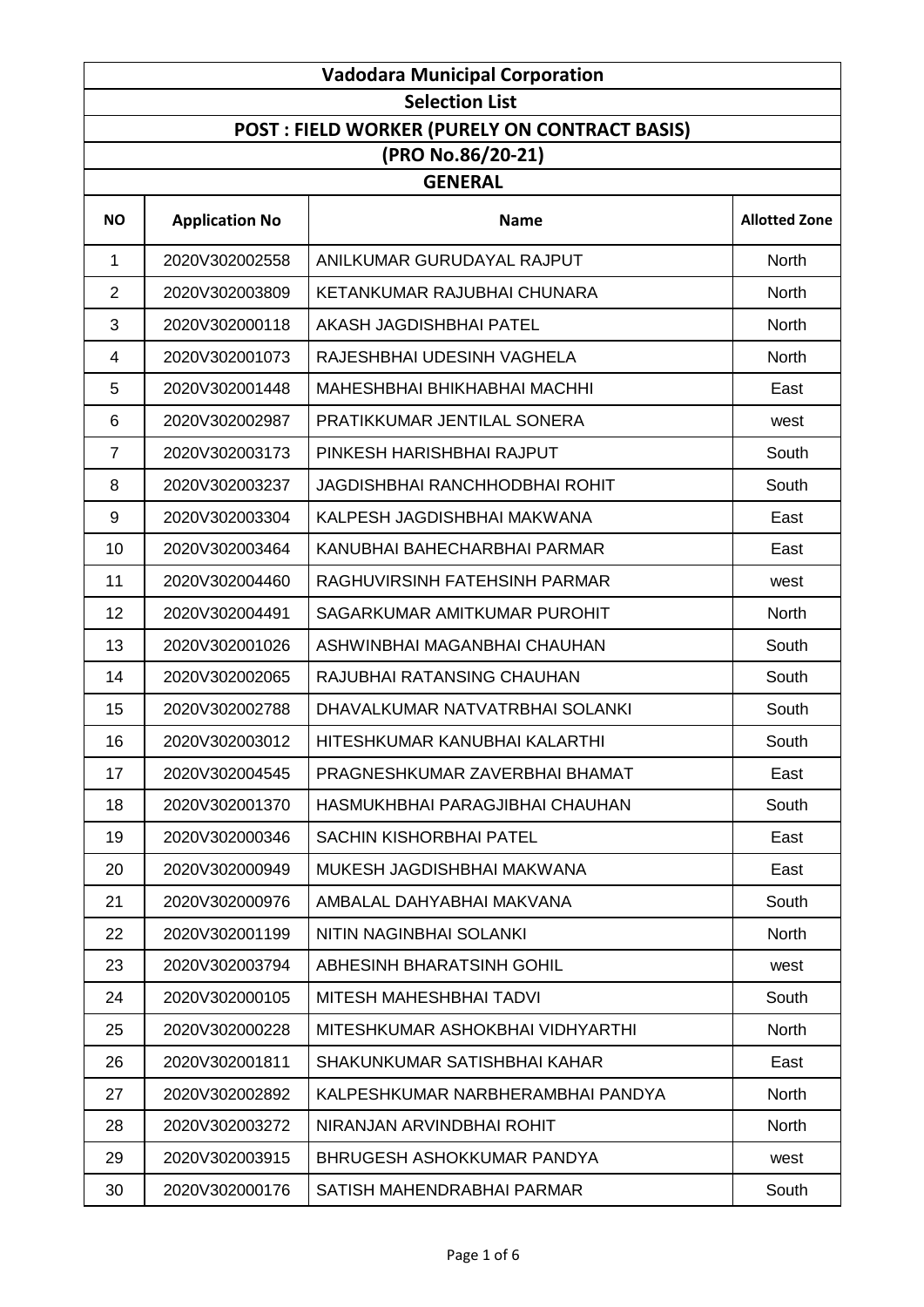| <b>Vadodara Municipal Corporation</b> |                                                |                                       |                      |  |
|---------------------------------------|------------------------------------------------|---------------------------------------|----------------------|--|
|                                       |                                                | <b>Selection List</b>                 |                      |  |
|                                       | POST : FIELD WORKER (PURELY ON CONTRACT BASIS) |                                       |                      |  |
|                                       |                                                | (PRO No.86/20-21)                     |                      |  |
|                                       |                                                | <b>GENERAL</b>                        |                      |  |
| <b>NO</b>                             | <b>Application No</b>                          | <b>Name</b>                           | <b>Allotted Zone</b> |  |
| 31                                    | 2020V302000194                                 | <b>JITENDRABHAI GANPATBHAI RAJPUT</b> | North                |  |
| 32                                    | 2020V302000270                                 | DHAVAL VANRAJBHAI SOLANKI             | East                 |  |
| 33                                    | 2020V302000863                                 | RAHULKUMAR KIRITBHAI CHAUHAN          | South                |  |
| 34                                    | 2020V302003250                                 | MITESHKUMAR ASHOKBHAI PADHIYAR        | South                |  |
| 35                                    | 2020V302000478                                 | DHARMENDRASINH RAMSINH PADHIYAR       | west                 |  |
| 36                                    | 2020V302001762                                 | VIRAL PRAKASHBHAI PATNI               | west                 |  |
| 37                                    | 2020V302001944                                 | HITENDRAKUMAR RAVJIBHAI PATEL         | North                |  |
| 38                                    | 2020V302003150                                 | RAKESHKUMAR MAGANBHAI PATEL           | west                 |  |
| 39                                    | 2020V302000722                                 | <b>MAYURSINH TAKHATSINH RATHOD</b>    | west                 |  |
| 40                                    | 2020V302000999                                 | ARUN SURESHBHAI GODADIYA              | South                |  |
| 41                                    | 2020V302001075                                 | ARVIND BHAI RANJITBHAI PADHIYAR       | North                |  |
| 42                                    | 2020V302001987                                 | NARESH BANSIBHAI CHUNARA              | North                |  |
| 43                                    | 2020V302002049                                 | ALPESH SURESHBHAI GOHIL               | South                |  |
| 44                                    | 2020V302002757                                 | RAJENDRABHAI JAYANTIBHAI MALI         | South                |  |
| 45                                    | 2020V302003484                                 | SHIVAM PARASHARAM KAHAR               | East                 |  |
| 46                                    | 2020V302000166                                 | MAYURBHAI MAHESHBHAI CHUNARA          | East                 |  |
| 47                                    | 2020V302000205                                 | NARENDRASINH GANPATSINH RAJPUT        | North                |  |
| 48                                    | 2020V302000239                                 | RAJESH BHIKHABHAI BHATT               | East                 |  |
| 49                                    | 2020V302000244                                 | SAURABH SUARYAKANTBHAI SOLANKI        | South                |  |
| 50                                    | 2020V302000332                                 | RITESH ISHWARBHAI KAHAR               | North                |  |
| 51                                    | 2020V302001009                                 | CHETAN SURESHBHAI GODADIYA            | South                |  |
| 52                                    | 2020V302001216                                 | SALIMBHAI ISMAILBHAI RATHOD           | west                 |  |
| 53                                    | 2020V302001939                                 | <b>VIJAY DEVRAJBHAI DESAI</b>         | East                 |  |
| 54                                    | 2020V302002128                                 | CHIMANBHAI NANDLAL LUHAR              | North                |  |
| 55                                    | 2020V302002579                                 | DEVENDRABHAI SUKALBHAI PRAJAPATI      | East                 |  |
| 56                                    | 2020V302002758                                 | HITESHBHAI RAIJIBHAI CHAWDA           | <b>North</b>         |  |
| 57                                    | 2020V302004141                                 | DHARMESH JAGDISHBHAI CHUNARA          | North                |  |
| 58                                    | 2020V302000754                                 | RAJENDRABHAI VINUBHAI CHUNARA         | South                |  |
| 59                                    | 2020V302000884                                 | JAYKUMAR ASHOKLAL PADHIYAR            | South                |  |
| 60                                    | 2020V302000941                                 | CHIRAG VANRAJBHAI SOLANKI             | East                 |  |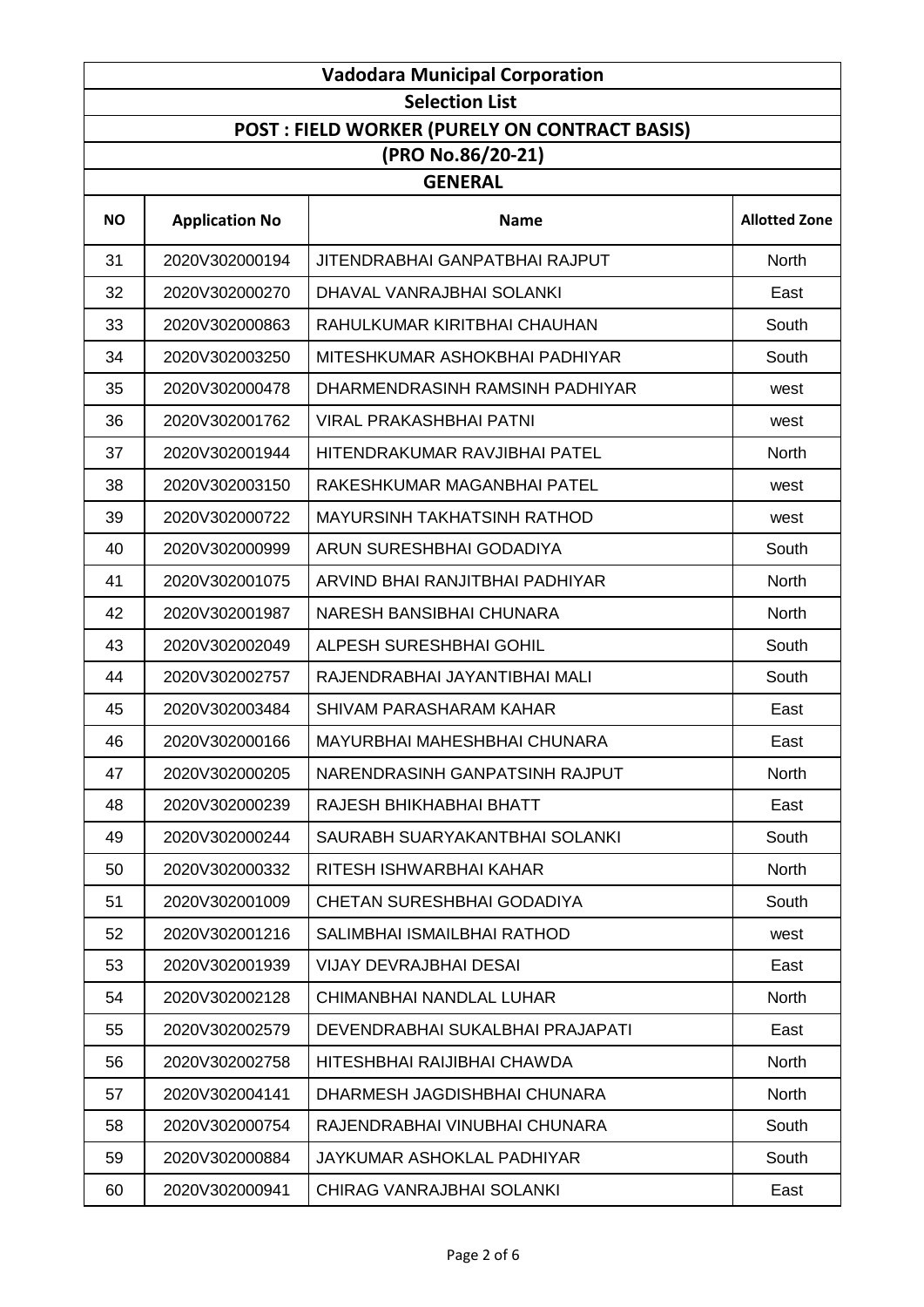| <b>Vadodara Municipal Corporation</b> |                       |                                                |                      |  |
|---------------------------------------|-----------------------|------------------------------------------------|----------------------|--|
|                                       | <b>Selection List</b> |                                                |                      |  |
|                                       |                       | POST : FIELD WORKER (PURELY ON CONTRACT BASIS) |                      |  |
|                                       |                       | (PRO No.86/20-21)                              |                      |  |
|                                       |                       | <b>GENERAL</b>                                 |                      |  |
| <b>NO</b>                             | <b>Application No</b> | <b>Name</b>                                    | <b>Allotted Zone</b> |  |
| 61                                    | 2020V302002086        | DEVENDRA SURESHCHANDRA SONI                    | South                |  |
| 62                                    | 2020V302001909        | USMANBHAI MAHAMADBHAI MALEK                    | South                |  |
| 63                                    | 2020V302001971        | <b>VIPUL HASMUKHBHAI JADAV</b>                 | South                |  |
| 64                                    | 2020V302003369        | SANJAYKUMAR RAVJIBHAI PADHIYAR                 | west                 |  |
| 65                                    | 2020V302000831        | AMITBHAI RAMESHBHAI SOLANKI                    | East                 |  |
| 66                                    | 2020V302002051        | AKASH RAJUBHAI SOLANKI                         | East                 |  |
| 67                                    | 2020V302000090        | DHARMESH CHANDRAKANT KAYASTH                   | North                |  |
| 68                                    | 2020V302000380        | HEMANTKUMAR MAHESHBHAI SOLANKI                 | East                 |  |
| 69                                    | 2020V302001346        | MITESHKUMAR MUKESHBHAI ROHIT                   | South                |  |
| 70                                    | 2020V302001732        | <b>SUNIL JITUBHAI VAGHRI</b>                   | South                |  |
| 71                                    | 2020V302002399        | HARISHBHAI JESHINGBHAI RAJPUT                  | East                 |  |
| 72                                    | 2020V302005289        | AJAYKUMAR MANGALBHAI PARMAR                    | South                |  |
| 73                                    | 2020V302000255        | AKSHAY RAMESHBHAI CHUNARA                      | East                 |  |
| 74                                    | 2020V302000993        | SUNILKUMAR NARESHBHAI PADHIYAR                 | South                |  |
| 75                                    | 2020V302001050        | SANJAY MANUBHAI BARIYA                         | East                 |  |
| 76                                    | 2020V302001322        | CHIRAGKUMAR KANUBHAI BARIYA                    | South                |  |
| 77                                    | 2020V302001775        | CHANDRESH PRAVINBHAI CHUNARA                   | North                |  |
| 78                                    | 2020V302002196        | NARENDRAKUMAR DHARMENDRASINH PADHIYAR          | North                |  |
| 79                                    | 2020V302002616        | PRADIPKUMAR RAMANLAL MOCHI                     | <b>North</b>         |  |
| 80                                    | 2020V302002672        | ANILKUMAR BAJRANGBHAI KAHAR                    | South                |  |
| 81                                    | 2020V302002680        | RAMESHBHAI RANCHODBHAI PARMAR                  | East                 |  |
| 82                                    | 2020V302004292        | HARISH DALSIKHBHAI KHARVA                      | North                |  |
| 83                                    | 2020V302000072        | RAHULKUMAR BHARATBHAI CHUNARA                  | South                |  |
| 84                                    | 2020V302000151        | <b>JAYANTIBHAI MANILAL SOLANKI</b>             | East                 |  |
| 85                                    | 2020V302000272        | RAJ RAMESHBHAI CHUNARA                         | East                 |  |
| 86                                    | 2020V302000704        | RAJENDRASINH KESHRISINH PARMAR                 | west                 |  |
| 87                                    | 2020V302000826        | KANUBHAI LAXMANBHAI MAHOR                      | west                 |  |
| 88                                    | 2020V302000862        | SAHIL RAJESHBHAI CHUNARA                       | East                 |  |
| 89                                    | 2020V302000904        | KAUSHIK RAMANBHAI RAJPUT                       | west                 |  |
| 90                                    | 2020V302001205        | PANKAJKUMAR PRATAPSINH PADHIYAR                | North                |  |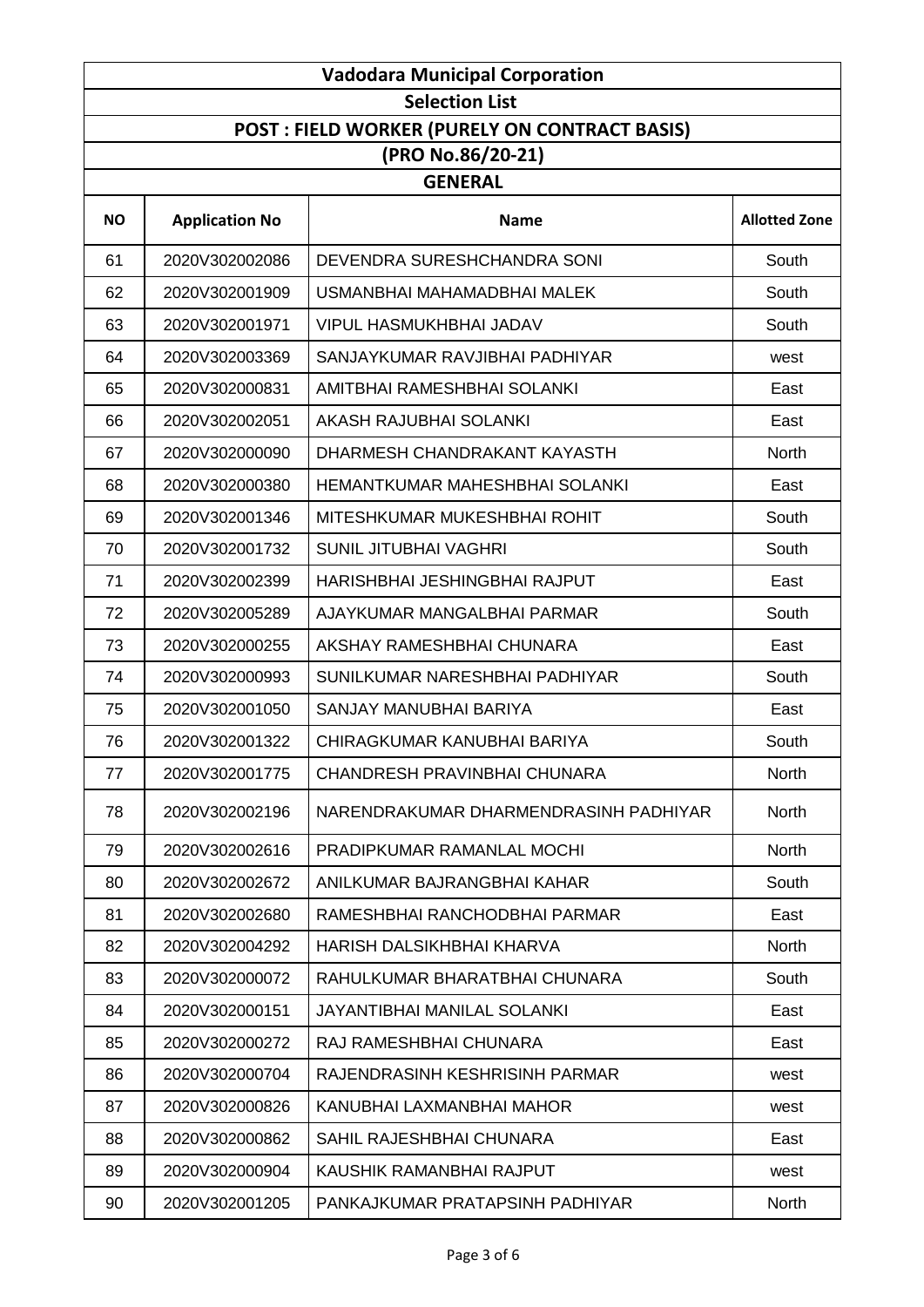| <b>Vadodara Municipal Corporation</b> |                       |                                                      |                      |
|---------------------------------------|-----------------------|------------------------------------------------------|----------------------|
|                                       |                       | <b>Selection List</b>                                |                      |
|                                       |                       | <b>POST: FIELD WORKER (PURELY ON CONTRACT BASIS)</b> |                      |
|                                       |                       | (PRO No.86/20-21)                                    |                      |
|                                       |                       | <b>GENERAL</b>                                       |                      |
| <b>NO</b>                             | <b>Application No</b> | <b>Name</b>                                          | <b>Allotted Zone</b> |
| 91                                    | 2020V302001878        | <b>JAYDEV FATESING RAJPUR</b>                        | South                |
| 92                                    | 2020V302001895        | PARESH SHASHIKANT MALI                               | South                |
| 93                                    | 2020V302002159        | KALPESHBHAI JAGDISHBHAI CHUNARA                      | North                |
| 94                                    | 2020V302002623        | BIPINBHAI DAHYABHAI VANKAR                           | East                 |
| 95                                    | 2020V302002979        | <b>JANAKSINH CHANDRASINH ZALA</b>                    | west                 |
| 96                                    | 2020V302003080        | NILESHKUMAR MANGALSINH PADHIYAR                      | North                |
| 97                                    | 2020V302003865        | ANIL MANOJBHAI KAHAR                                 | East                 |
| 98                                    | 2020V302005963        | HITESH HASMUKHBHAI BARIYA                            | west                 |
| 99                                    | 2020V302006049        | <b>HARISHBHAI SOMABHAI PAGEI</b>                     | East                 |
| 100                                   | 2020V302002551        | MITTAL MANOJBHAI CHUNARA                             | <b>North</b>         |
| 101                                   | 2020V302003410        | HARSH CHANDUBHAI SOLANKI                             | East                 |
| 102                                   | 2020V302000001        | <b>KAMLESH PANDIT PAWAR</b>                          | South                |
| 103                                   | 2020V302000222        | SANJAYKUMAR BHOGILAL JOSHI                           | South                |
| 104                                   | 2020V302001021        | ANILKUMAR MAGANBHAI ROHIT                            | South                |
| 105                                   | 2020V302003195        | <b>MANOHARSINH RAMSINH PADHIYAR</b>                  | west                 |
| 106                                   | 2020V302000145        | KAMLESHKUMAR NATUBHAI SOLANKI                        | west                 |
| 107                                   | 2020V302000923        | RAMESHBHAI KISHANBHAI GODADIYA                       | East                 |
| 108                                   | 2020V302001080        | RATILALBHAI DEVJIBHAI PARMAR                         | North                |
| 109                                   | 2020V302002677        | SANJAYBHAI RAVJIBHAI SOLANKI                         | <b>North</b>         |
| 110                                   | 2020V302002899        | MUKESHBHAI CHANDUBHAI MACHHI                         | South                |
| 111                                   | 2020V302001555        | PAVAN RAJARAM KHAIRE                                 | west                 |
| 112                                   | 2020V302000320        | <b>MAHIPALSINH LAXMANSINH SOLANKI</b>                | South                |
| 113                                   | 2020V302002203        | KARAN KANCHALAL CHUNARA                              | East                 |
| 114                                   | 2020V302000964        | SUSHIL JAYESHBHAI PATEL                              | west                 |
| 115                                   | 2020V302003333        | RAJU RAMANBHAI SURATI                                | North                |
| 116                                   | 2020V302003961        | SUNIL AHOKBHAI CHUNARA                               | South                |
| 117                                   | 2020V302003520        | HARDIK CHANDUBHAI SOLANKI                            | South                |
| 118                                   | 2020V302002818        | SUNNY NAGINBHAI GODADIYA                             | <b>North</b>         |
| 119                                   | 2020V302000683        | VIPULBHAI RAMSANGBHAI BARIYA                         | North                |
| 120                                   | 2020V302000757        | RAVI RAMESHBHAI GODADIYA                             | North                |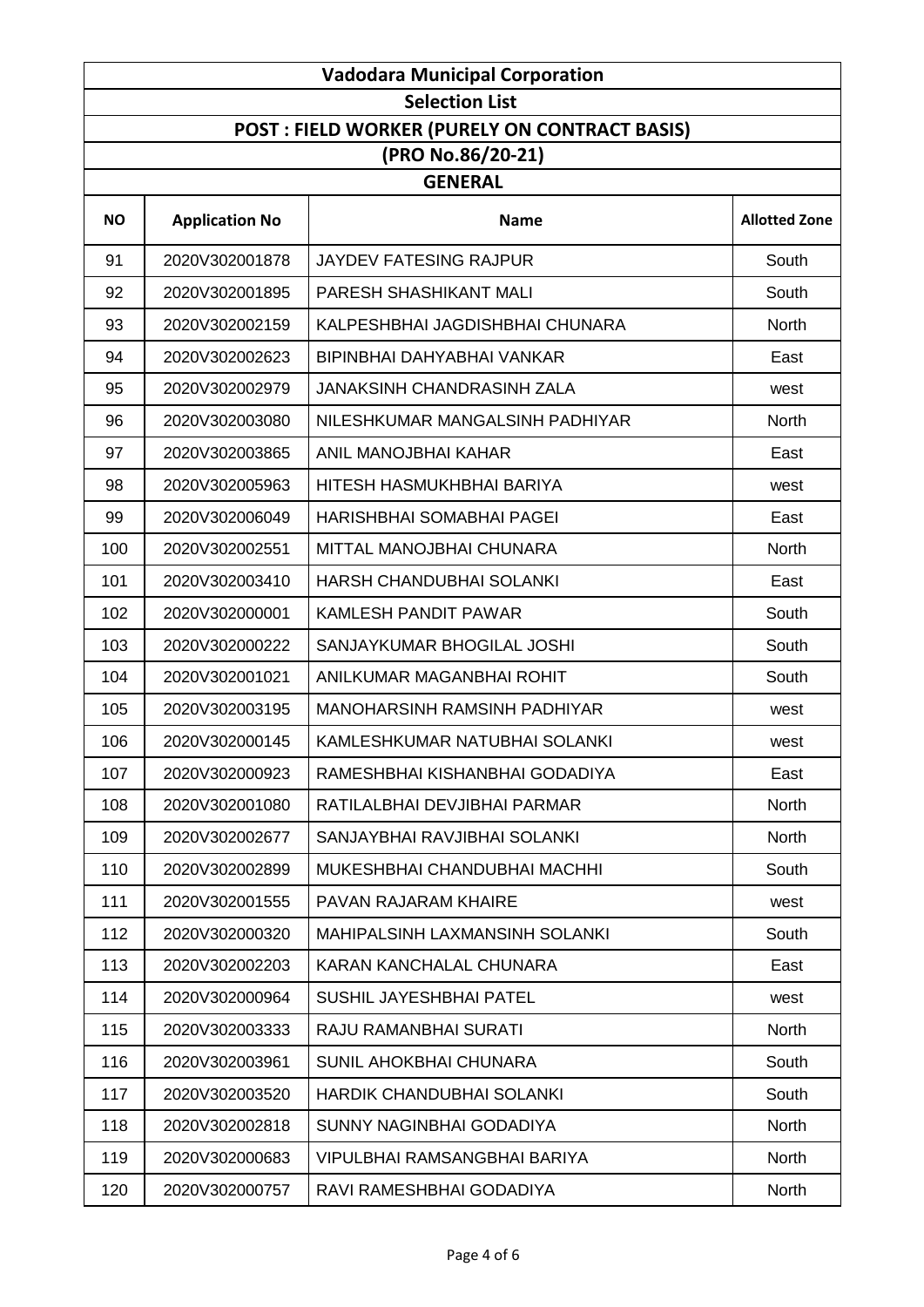| <b>Vadodara Municipal Corporation</b> |                       |                                                      |                      |
|---------------------------------------|-----------------------|------------------------------------------------------|----------------------|
|                                       |                       | <b>Selection List</b>                                |                      |
|                                       |                       | <b>POST: FIELD WORKER (PURELY ON CONTRACT BASIS)</b> |                      |
|                                       |                       | (PRO No.86/20-21)                                    |                      |
|                                       |                       | <b>GENERAL</b>                                       |                      |
| <b>NO</b>                             | <b>Application No</b> | <b>Name</b>                                          | <b>Allotted Zone</b> |
| 121                                   | 2020V302002782        | PRATIK DINESHBHAI PATEL                              | west                 |
| 122                                   | 2020V302000796        | YOGESH VASANTBHAI SOLANKI                            | East                 |
| 123                                   | 2020V302000150        | <b>SAGAR KIRITBHAI PATEL</b>                         | South                |
| 124                                   | 2020V302003114        | AKSHAYKUMAR GOKALBHAI PADHIYAR                       | west                 |
| 125                                   | 2020V302000928        | <b>BHARAT NAGINBHAI SOLANKI</b>                      | East                 |
| 126                                   | 2020V302001137        | <b>MANTHAN GIRISHBHAI SHAH</b>                       | <b>North</b>         |
| 127                                   | 2020V302004358        | <b>JAY RAKESHBHAI PATEL</b>                          | South                |
| 128                                   | 2020V302000362        | ARUNBHAI KAILASHBHAI GODADIYA                        | <b>North</b>         |
| 129                                   | 2020V302000214        | AKASH RAJUBHAI MALI                                  | East                 |
| 130                                   | 2020V302002638        | AVINASH JAGDISHBHAI CHUNARA                          | North                |
| 131                                   | 2020V302001748        | TARUN ASHOKBHAI GODADIYA                             | South                |
| 132                                   | 2020V302002678        | <b>JAYDEV SUNILBHAI CHUNARA</b>                      | South                |
| 133                                   | 2020V302004068        | RANJITSINH RAMSINH PADHIYAR                          | west                 |
| 134                                   | 2020V302004972        | PRADIPSINH TAKHATSINH MAHIDA                         | East                 |
| 135                                   | 2020V302000335        | <b>VIJAYSINH PUNAMBHAI PADHIYAR</b>                  | west                 |
| 136                                   | 2020V302002596        | MAHENDRASINH GULABSINH PADHIYAR                      | North                |
| 137                                   | 2020V302005880        | MAHESHBHAI JITSINH PADHIYAR                          | <b>North</b>         |
| 138                                   | 2020V302001247        | PRAKASHBHAI VAGHAJIBHAI PADHIYAR                     | <b>North</b>         |
| 139                                   | 2020V302002325        | HARSHADKUMAR GAMBHIRSINH PADHIYAR                    | west                 |
| 140                                   | 2020V302000756        | HARSHAD NARPATSINH PADHIYAR                          | west                 |
| 141                                   | 2020V302001178        | <b>BUDHABHAI CHIMANBHAI PARMAR</b>                   | west                 |
| 142                                   | 2020V302003677        | ALPESHKUMAR CHANDUBHAI CHAVDA                        | west                 |
| 143                                   | 2020V302002565        | MEHULKUMAR JASHVANTSINH PADHIYAR                     | west                 |
| 144                                   | 2020V302002837        | <b>GOVINDBHAI UDESINH PADHIYAR</b>                   | west                 |
| 145                                   | 2020V302002527        | JAYENDRAKUMAR KANUBHAI PARMAR                        | west                 |
| 146                                   | 2020V302003157        | SANJAYBHAI BHIKHABHAI PADHIYAR                       | west                 |
| 147                                   | 2020V302000373        | HASMUKHBHAI RAVJIBHAI PADHIYAR                       | west                 |
| 148                                   | 2020V302001056        | RAJESHBHAI MOHANBHAI PARAR                           | South                |
| 149                                   | 2020V302000413        | <b>VIPULKUMAR MAHENDRASINH PADHIYAR</b>              | west                 |
| 150                                   | 2020V302002669        | JAYDIP JASHVANTSINH PADHIYAR                         | west                 |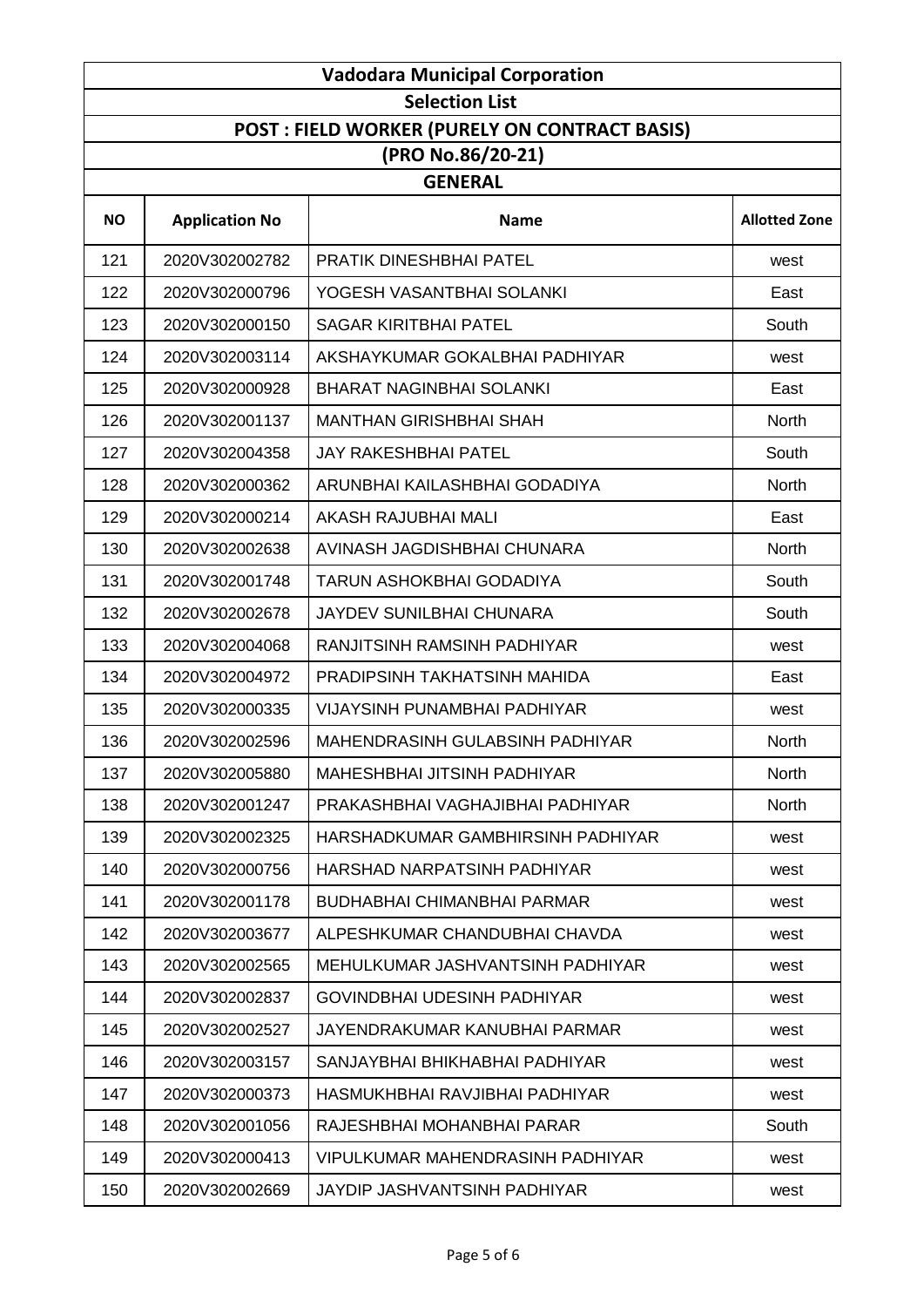| <b>Vadodara Municipal Corporation</b>                |                       |                                 |                      |  |  |  |
|------------------------------------------------------|-----------------------|---------------------------------|----------------------|--|--|--|
| <b>Selection List</b>                                |                       |                                 |                      |  |  |  |
| <b>POST: FIELD WORKER (PURELY ON CONTRACT BASIS)</b> |                       |                                 |                      |  |  |  |
| (PRO No.86/20-21)                                    |                       |                                 |                      |  |  |  |
| <b>GENERAL</b>                                       |                       |                                 |                      |  |  |  |
| <b>NO</b>                                            | <b>Application No</b> | <b>Name</b>                     | <b>Allotted Zone</b> |  |  |  |
| 151                                                  | 2020V302002572        | NILESHKUMAR GANPATSINH DABHI    | <b>North</b>         |  |  |  |
| 152                                                  | 2020V302003238        | SATISHKUMAR PRAVINSINH PADHIYAR | west                 |  |  |  |
| 153                                                  | 2020V302000779        | DINESHKUMAR RAMANBHAI MAHIDA    | west                 |  |  |  |
| 154                                                  | 2020V302005073        | ALPESHKUMAR RAMSINH MAKWANA     | East                 |  |  |  |
| 155                                                  | 2020V302003163        | MINESHKUMAR NATVARSINH MAHIDA   | <b>North</b>         |  |  |  |
| 156                                                  | 2020V302003139        | JAYESHKUMAR MOHANSINH PADHIYAR  | <b>North</b>         |  |  |  |
| 157                                                  | 2020V302003597        | VIJAYKMAR BHARATBHAI RAVAL      | North                |  |  |  |
| 158                                                  | 2020V302004472        | RANJITSINH DILIPSINH JADEJA     | North                |  |  |  |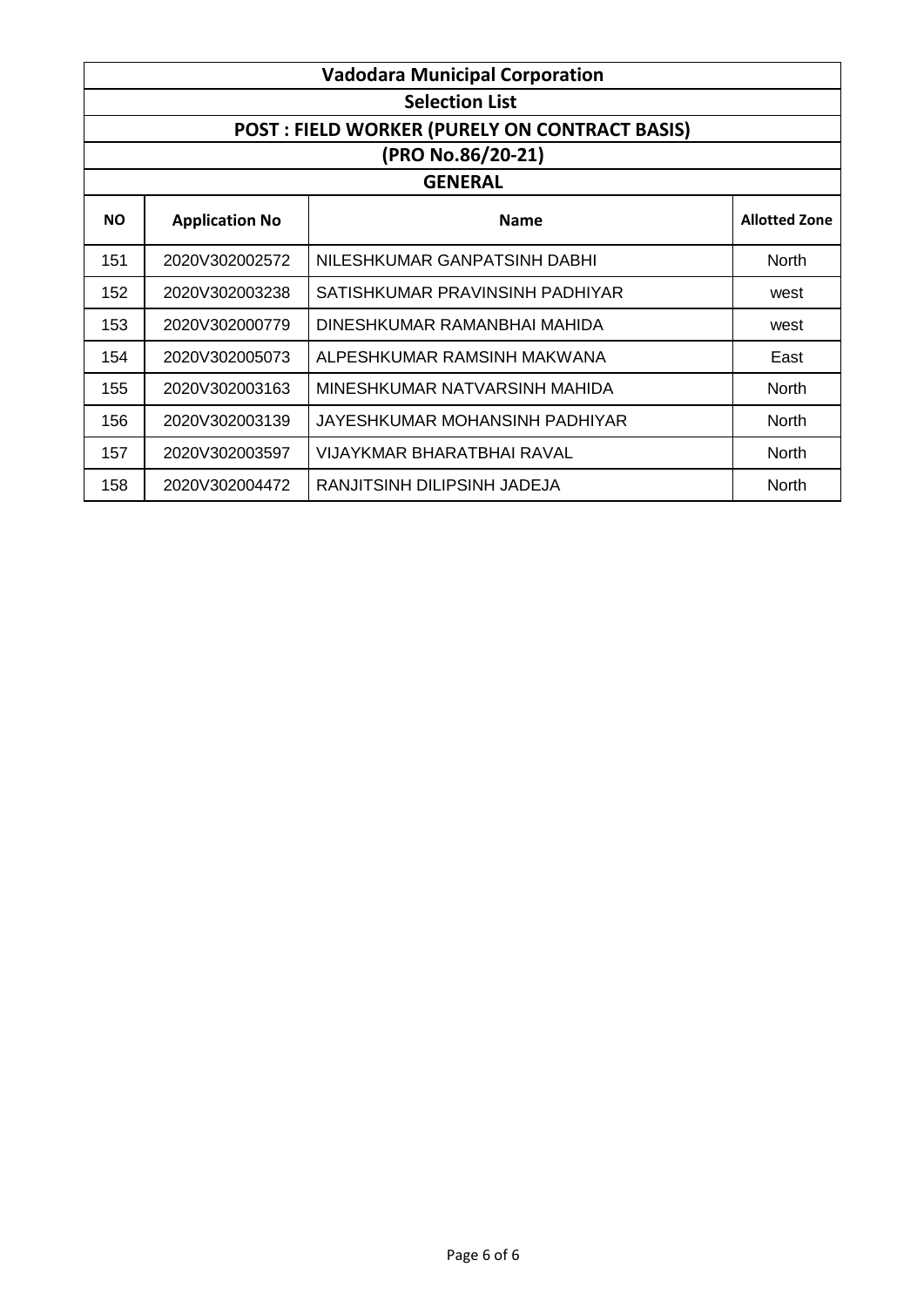| <b>Vadodara Municipal Corporation</b>                |                       |                                                       |                      |  |  |  |
|------------------------------------------------------|-----------------------|-------------------------------------------------------|----------------------|--|--|--|
| <b>Selection List</b>                                |                       |                                                       |                      |  |  |  |
| <b>POST: FIELD WORKER (PURELY ON CONTRACT BASIS)</b> |                       |                                                       |                      |  |  |  |
| (PRO No.86/20-21)                                    |                       |                                                       |                      |  |  |  |
| <b>EWS</b>                                           |                       |                                                       |                      |  |  |  |
| <b>NO</b>                                            | <b>Application No</b> | <b>Name</b>                                           | <b>Allotted Zone</b> |  |  |  |
| 1                                                    | 2020V302001268        | RAKESH KUMAR KANUBHAI PATEL                           | East                 |  |  |  |
| $\overline{2}$                                       | 2020V302001896        | <b>MOHSIN MUSTAK OTLAWALA</b>                         | <b>North</b>         |  |  |  |
| 3                                                    | 2020V302003011        | SAFVAN IQBAL TINDU                                    | west                 |  |  |  |
| $\overline{4}$                                       | 2020V302002811        | <b>KEYUR NARESHBHAI PATEL</b>                         | <b>North</b>         |  |  |  |
| 5                                                    | 2020V302003655        | <b>HARDIK PRATIMABEN JANI</b>                         | East                 |  |  |  |
| 6                                                    | 2020V302000352        | RAHULKUMAR DINESHBHAI BHUT                            | South                |  |  |  |
| $\overline{7}$                                       | 2020V302003698        | <b>VANRAJSINH LAXMANSINH CHAUHAN</b>                  | South                |  |  |  |
| 8                                                    | 2020V302000445        | <b>KRUNAL RAMESHRAO CHAUHAN</b>                       | west                 |  |  |  |
| 9                                                    | 2020V302004783        | <b>HIREN ANILBHAI PATHAK</b>                          | west                 |  |  |  |
| 10                                                   | 2020V302002644        | <b>KRUNAL MARUTIRAO PATIL</b>                         | South                |  |  |  |
| 11                                                   | 2020V302001740        | <b>BHOLUBHAI MANISHSHYAM AGRAWAL</b>                  | west                 |  |  |  |
| 12                                                   | 2020V302005808        | PATEL YUG VIPULBHAI VIPULBHAI T PATEL<br><b>PATEL</b> | west                 |  |  |  |
| 13                                                   | 2020V302000592        | PARTHKUMAR RAJENDRABHAI PATEL                         | west                 |  |  |  |
| 14                                                   | 2020V302005507        | CHINMAY MAHESHBHAI JANI                               | South                |  |  |  |
| 15                                                   | 2020V302005855        | NAYMUDDIN IMTIYAJODDIN KAZI                           | west                 |  |  |  |
| 16                                                   | 2020V302006028        | HARDIKKUMAR ODHAVJEEBHAI LADHAVA                      | west                 |  |  |  |
| 17                                                   | 2020V302000159        | <b>JIGNESHKUMAR ASHOKBHAI SOLANKI</b>                 | west                 |  |  |  |
| 18                                                   | 2020V302004676        | RAJUBHAI HIRABHAI MAKWANA                             | <b>North</b>         |  |  |  |
| 19                                                   | 2020V302001000        | SUNITKUMAR VINUBHAI SOLANKI                           | East                 |  |  |  |
| 20                                                   | 2020V302001646        | <b>MANOJKUMAR DANABHAI VANKAR</b>                     | <b>North</b>         |  |  |  |
| 21                                                   | 2020V302004215        | AMITKUMAR VIRABHAI VANKAR                             | <b>North</b>         |  |  |  |
| 22                                                   | 2020V302001422        | PRIYANK MANHARBHAI SOLANKI                            | west                 |  |  |  |
| 23                                                   | 2020V302000177        | ARJUN RAVJIBHAI SOLANKI                               | East                 |  |  |  |
| 24                                                   | 2020V302000293        | PRAGNESHKUMAR VINAYBHAI SOLANKI                       | <b>North</b>         |  |  |  |
| 25                                                   | 2020V302002268        | <b>BIPIN KANTIBHAI PARMAR</b>                         | East                 |  |  |  |
| 26                                                   | 2020V302000544        | AKASHBHAI MUKESHBHAI PARMAR                           | west                 |  |  |  |
| 27                                                   | 2020V302002796        | GAUTAMKUMAR MAGANLAL VEGADA                           | South                |  |  |  |
| 28                                                   | 2020V302000336        | <b>VIKAS MAFATBHAI SOLANKI</b>                        | South                |  |  |  |